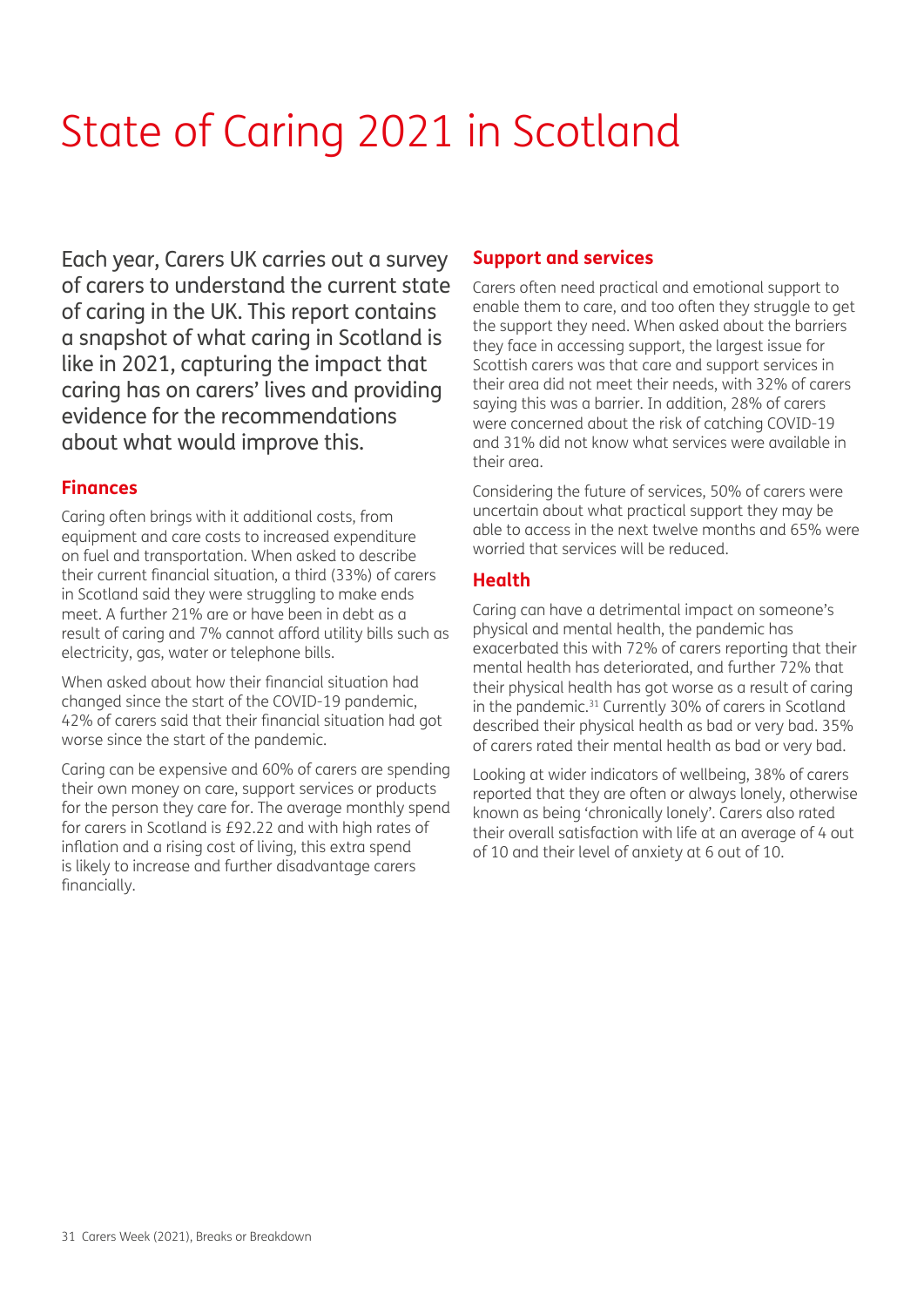#### **Carer's assessments**

Local councils in Scotland carry out Adult Carer Support Plans and Young Carer Statements to help carers understand what help is available and identify what support can be provided. Despite all carers having a right to these assessments, only 26% of Scottish carers reported having an assessment in the last 12 months and, of those, 19% waited more than six months for their assessment.

Of those who hadn't requested an assessment, 39% stated that this was because they didn't know what it was and 17% stated it was because they didn't think it would be beneficial. 11% of carers said their assessment had been postponed or they were still waiting.

# **Technology**

When asked about their current use of digital technology, remote healthcare such as online GP appointments was the most popular technology listed with 41% of carers stating that this made their caring role easier.

Looking to the future, 28% of Scottish carers would like to continue accessing support services digitally in the future and 40% stated they would like to continue accessing health and social care services digitally.

#### **Work**

Working carers represent a significant proportion of the working population, and 175 respondents were in paid work. The pandemic is continuing to have an impact on working experiences, with 34% of carers in paid employment working from home part or full time.

The limited return of services continues to have an impact. 18% of working carers in Scotland stated that if care services did not return, they would either need to reduce their working hours or give up work entirely.

#### **Recommendations**

- **A double payment of Carer's Allowance Supplement is to be provided to carers in receipt of Carer's Allowance in December. This is welcome but will benefit only around 10% of carers. Therefore, the Scottish Government should provide a dedicated Carers Hardship Fund, available to all unpaid carers, to support them with financial hardship.**
- **The Scottish Government must, as a priority, invest more in replacement care services including building-based day services, supporting with additional costs to enable increased capacity in the services that support carers and those they care for. This includes increasing both funds and flexibility of selfdirected support to enable carers and those they care for to have greater choice and control over what support would help them most.**
- **The Scottish Government and local partnerships must provide additional funding to increase the capacity for carers centres and young carers services that provide vital emotional and practical support for carers.**